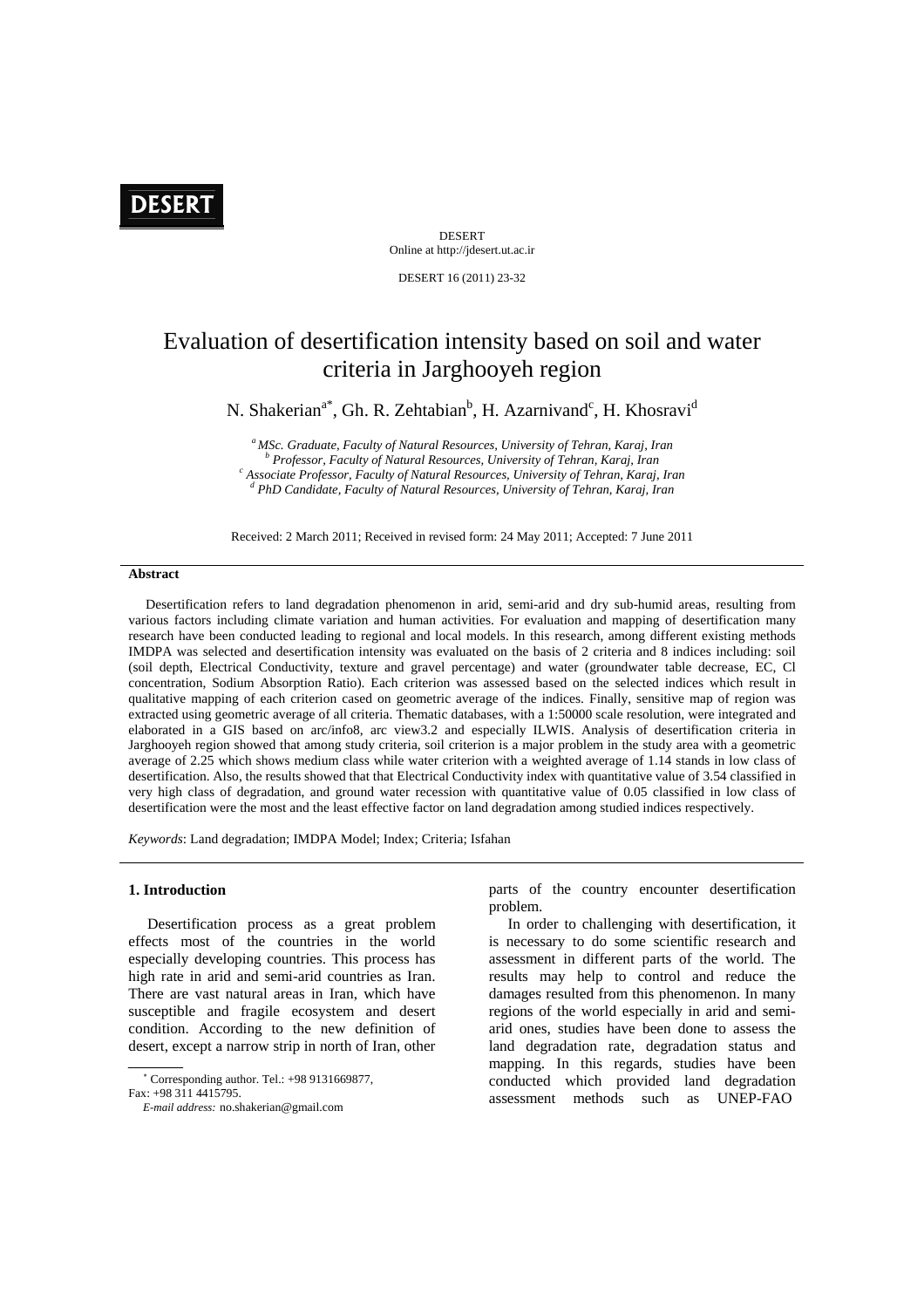(FAO/UNEP, 1984; Grumblat, 1991; Harasheh, Tateishi,1998), TAXONOMY (Babaev, *et al*., 1993: Kharin, et al. 1985) ESAs<sup>1</sup> (Basso, et al. 1999; Giordano, *et al*. 2002; Ladisa, 2002; Rafiee 2003 ), MEDALUS (European Commission, 1999; Kosmas, *et al*. 1999; Khosravi, 2004, 2005; Nicholas, 2001, Zehtabian, *et al*. 2005, 2008; Khosravi, et al. 2005, 2008), ICD<sup>2</sup> (Ekhtesasi, Mohajer, 1994), MICD3 (Ahmadi, *et al*. 2005),  $IMDPA<sup>4</sup>(Ahmadi, 2004)$  and etc.

 Soil degradation is one of the most important processes that it is used on the different desertification methods such as UNEP-FAO, ICD, and IMDPA as desertification criteria.

 The aims of this research are soil degradation mapping and study the effect of soil criteria on desertification intensity in Jarghooyeh region, Isfahan province.

 It is expected to calibrate the desertification related models for mapping desertification intensity map in arid, semi-arid, and humid semiarid regions of Iran which will ease decision making and recommendations for desertification control activities. It is also expected to share these expenses with other country for expand global knowledge about the phenomena.

#### **2. Materials and methods**

#### *2.1. IMDPA Model*

 IMDPA model, a comprehensive desertification model, was presented by the faculty of natural resources, university of Tehran, as the result of a project entitled determination methodology of desertification criteria and indices in arid and semi-arid region of Iran. In this project, some international models of desertification such as FAO-UNEP (FAO/UNEP, 1984), GLASOD, LADA, AOOSD, MEDALUS (European Commission, 1999) as well as national models including ICD (Ekhtesasi, Mohajer, 1994) and MICD (Ahmadi, 2005) were reviewed in this research and 9 criteria were chosen based on previous experiences for desertification intensity mapping (Ahmadi, 2004).

 All of the criteria as well as the selected indices for soil criteria are given here:

A score ranging from 1 to 4 is assigned to each index based on weight of each factor. Finally the value of each criterion was obtained as geometric average of scores of single indices according to the formula:

## $Index-X=[(Layer 1).(layer -2)...(layer -n)]^{1/n}$ Where:

Index-X: A given criteria

Layer: Index of each criterion

N: number of indices for each criterion

Finally the desertification intensity will be a result of geometric average of 9 criteria as follows:

Desertification intensity = (Water  $\times$  Soil  $\times$  Water erosion  $\times$  Wind erosion  $\times$  Climate  $\times$  Vegetation  $cover \times Agriculture \times Technologies$ development  $\times$  Management)<sup>1/9</sup>

 The geometric average of relevant indices determines values related to other criteria, which ultimately will result in desertification intensity, and class in each geomorphologic work unites of different land use (Agricultural, rangeland, forest, etc).

At the end, the risk of desertification (final map) is classified in 4 subtypes according to the Table1.

Table1. Classification of desertification intensity

| Order | Numerical value | Class     |
|-------|-----------------|-----------|
|       | $1 - 1.5$       | Low       |
|       | $1.6 - 2.5$     | Medium    |
|       | $2.6 - 3.5$     | High      |
|       | $36-4$          | Very High |

*2.2. Case Study: Jarghooye Sofla Region (Isfahan Province)* 

The study area is located in 32° 09′ to 32° 27′ N and  $52^{\circ}$  11' to  $52^{\circ}$  43' E. and has an arid climate with annual average precipitation of 122.5 mm. This region is in Isfahan province and south of Tehran with mean annual temperature of 14.8°C.

The risk of desertification in study area was evaluated on the basis of water and soil criteria. Each criterion includes the following indices:

Soil: Depth, Electrical Conductivity (EC), Texture and Gravel Percentage.

Water: Ground Water Table Decrease, Electrical Conductivity (EC), Cl Concentration, Sodium Absorption Ratio (SAR)

 According to the factorial scaling technique, score-ranging from 1 (good condition) to 4 (deteriorated condition) is assigned to each index. Value "Zero" is assigned to the areas where the measure is not appropriated and/or those, which are not classified.

 <sup>1</sup>. Environment Sensitive Areas to Desertification

<sup>2</sup> . Modified Iranian Classification Desertification

<sup>3</sup> . Modified Iranian Classification Desertification

<sup>4</sup> . Iranian Model of Desertification Potential Assessment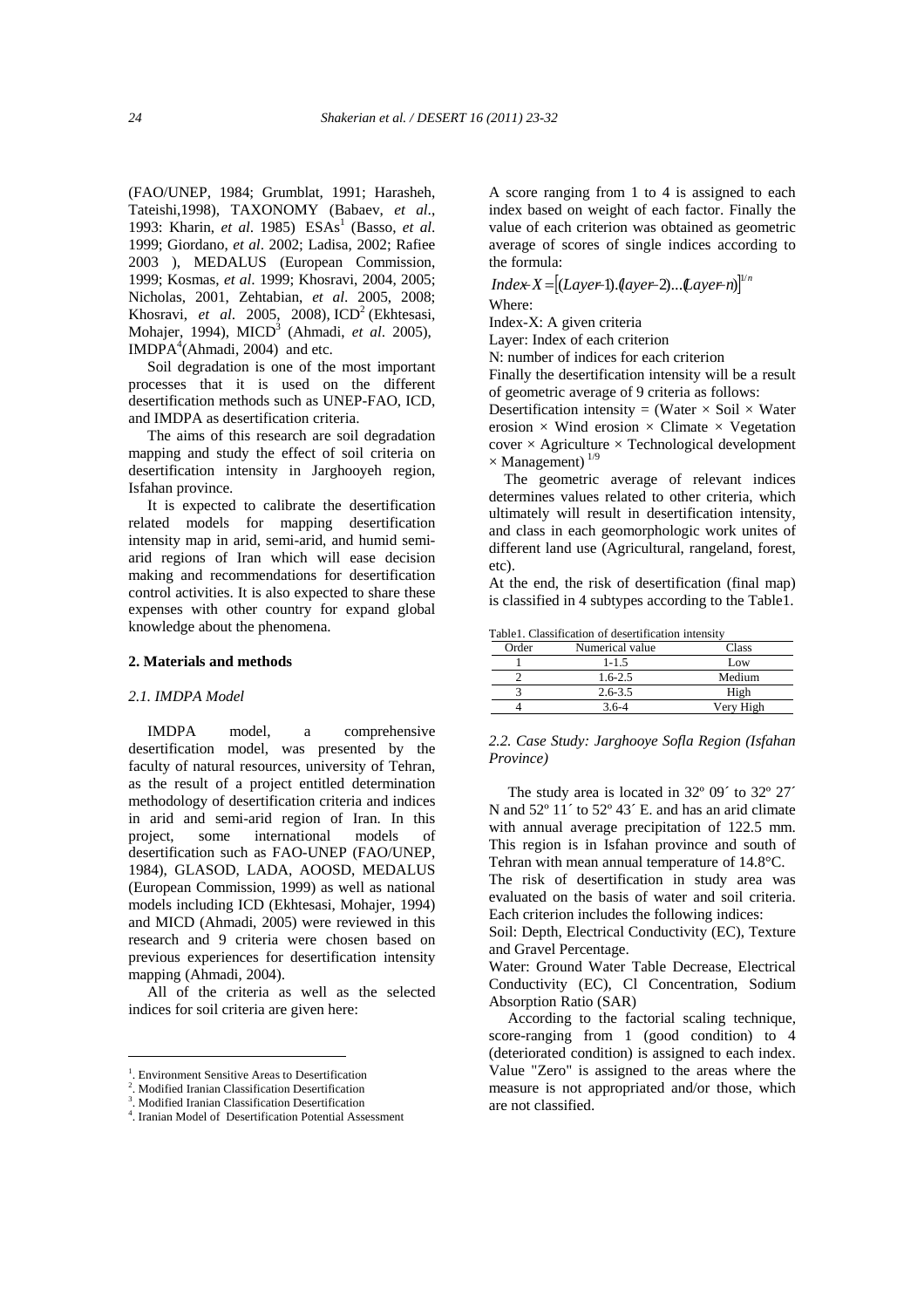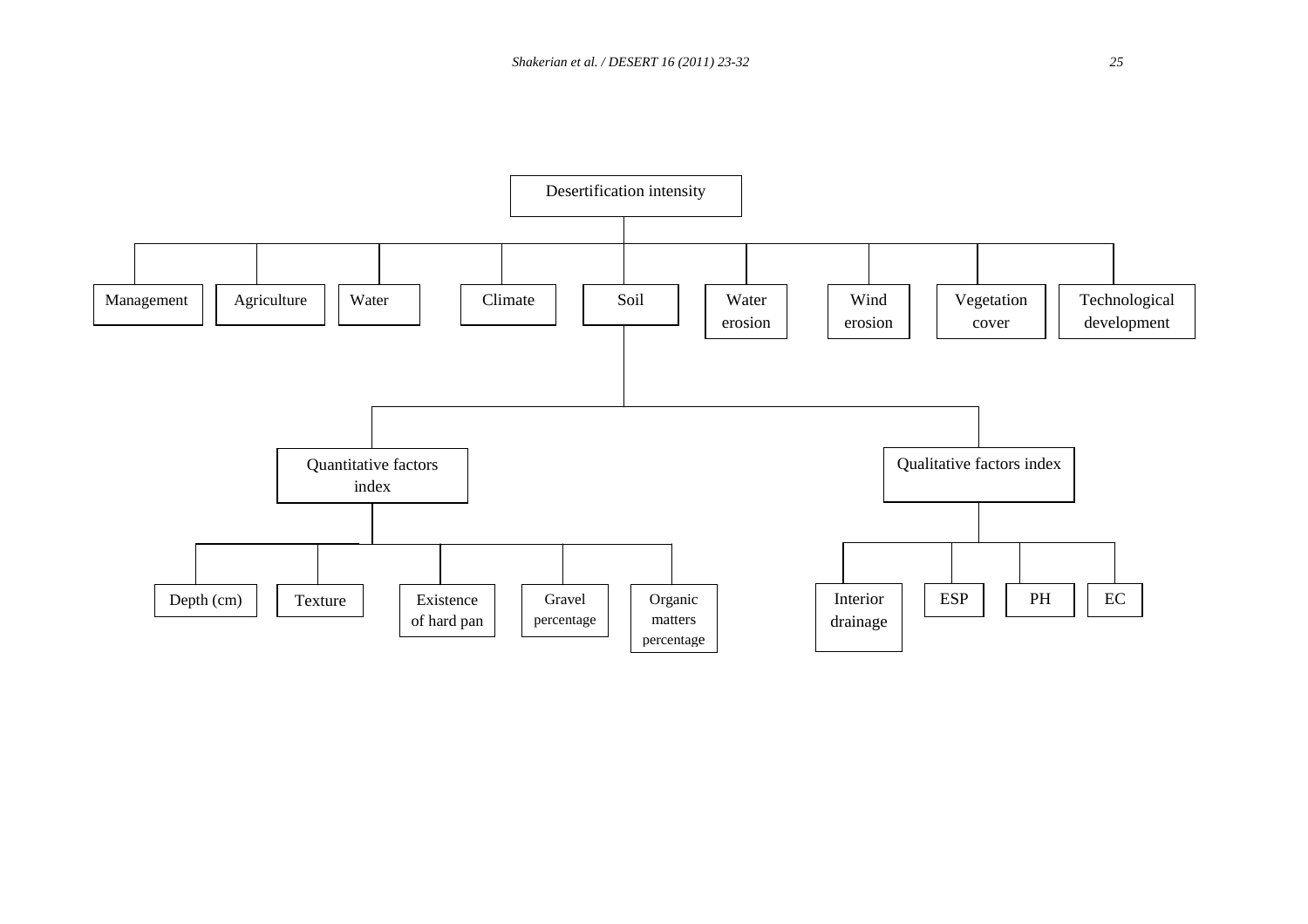When the scores are assigned, the indices are grouped. The value of quality index for each elementary unit within an index is obtained as geometric average of scores for single indices.

Consequently 8 maps representing the condition of each index were produced to study the role and effect of each index in desertification. Then water and soil maps were generated as geometric average of the mentioned indices showing the desertification condition in four classes.

Consequently 2 maps representing the condition of each criterion was produced to study the role and effect of each index in desertification.

## **3. Results**

 To assess the proposed method in this study, with respect to all information mentioned in methodology and evaluation method, this method for up to 82329.46 ha of jarghooyeh region was used and obtained data were analyzed. In general, various steps of studying and evaluation effective indices to determine soil degradation intensity and to analyze obtained data are presented in the Figures1-8.

 To study these criteria, data collected from analyses of soil and water samples and interpolating amongst data points were be used. Table 2 and 3 show indices used to evaluate recent desertification condition and chosen to study water and soil criteria in study area.

#### *3.1. Analysis of indices*

### *3.1.1. Indices of Water Resources Criterion*

 In order to determine the level of desertification of the region using the groundwater criterion, firstly regarding the information in table1 and field surveys, the indices considered in the unit map of the region have been graded. Figures 1 to 4 are presented maps of water resources indices.

### *3.1.1.1. Electrical Conductivity Index*

 Electrical Conductivity is one of major factors of water resources degradation in Iran that used in different regional desertification model. The Figure1 shows that the map of soil depth index has classified in two classes of desertification.

| Table 2. Water resources degradation indices |                        |                                                       |             |                           |                 |
|----------------------------------------------|------------------------|-------------------------------------------------------|-------------|---------------------------|-----------------|
| Index                                        | Class                  | Low                                                   | Medium      | High                      | Very high       |
|                                              | Value                  | $1 - 1.5$                                             | $1.5 - 2.5$ | $2.6 - 3.5$               | $3.6 - 4$       |
| Groundwater table decrease (cm/year)         |                        | $0 - 10$                                              | $10-20$     | 20-30                     | $30 - 50$       |
|                                              | $EC$ (umhos/cm)        | $\leq$ 250                                            | 250-750     | 750-2250                  | 2250-5000       |
|                                              | $CL$ (Mgr/liter)       | < 250                                                 | 250-500     | 500-1500                  | 1500-3000       |
|                                              | <b>SAR</b>             | $<$ 10                                                | $10-26$     | $26 - 32$                 | >32             |
| Table 3. Soil resourced degradation indices  |                        |                                                       |             |                           |                 |
| Class<br>Index                               | Low                    | Medium                                                |             | High                      | Very high       |
| Value                                        | 1.00-1.50              | 1.50-2.50                                             |             | 2.60-3.50                 | $3.6 - 4$       |
| Depth (cm)                                   | > 80                   | 50-80                                                 |             | 20-50                     | $<$ 20          |
| $EC$ (umhos/cm)                              | $\leq$ 4               | 4-8                                                   |             | $8 - 16$                  | >16             |
| Texture                                      | Sandy Clay, Silty Clay | Loam, Sandy Clay Loam,<br>Silty Clay Loam, Silty Loam |             | Loam Sandy,<br>Sandy Loam | Sandy, Clay<60% |
| Gravel percentage                            | <15                    | $15 - 35$                                             |             | $35 - 65$                 | >65             |

#### *3.1.1.2.* Sodium Absorption Ratio Index

 Figure 2 shows that the map of soil depth index has classified in one classes of desertification.

## *3.1.1.3. Groundwater Table Decrease Index*

 The map groundwater table decrease index just classified in low class of desertification. On the other hand, this index has no effect on desertification in Jarghooyeh region.

## *3.1.1.4. Cl Concentration Index*

 The figure4 shows that Cl concentration index classified in low class of desertification.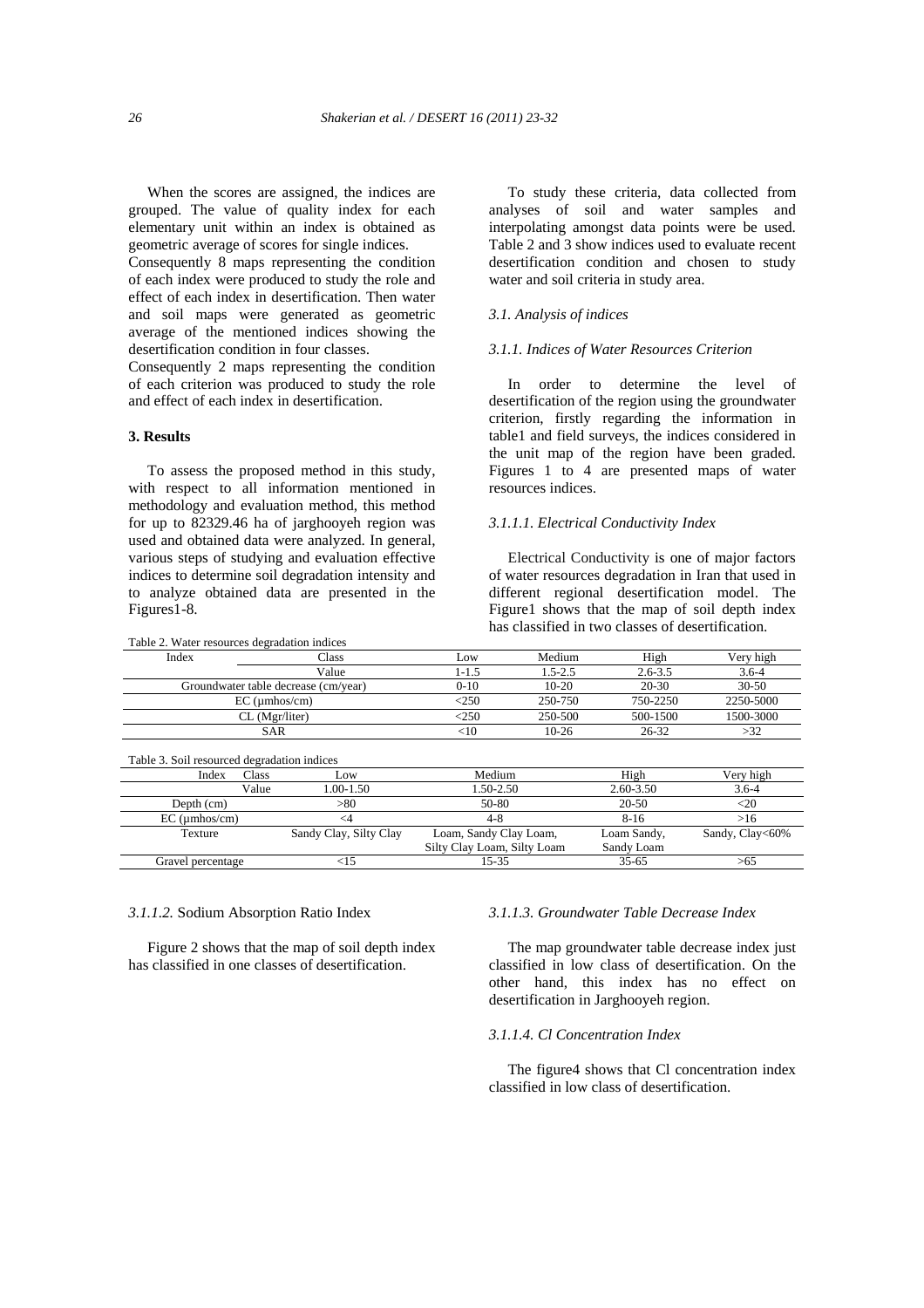

Fig. 1. Map of EC Index



Fig.2. Map of SAR Index



Fig. 3. Map of Groundwater Table Decrease Index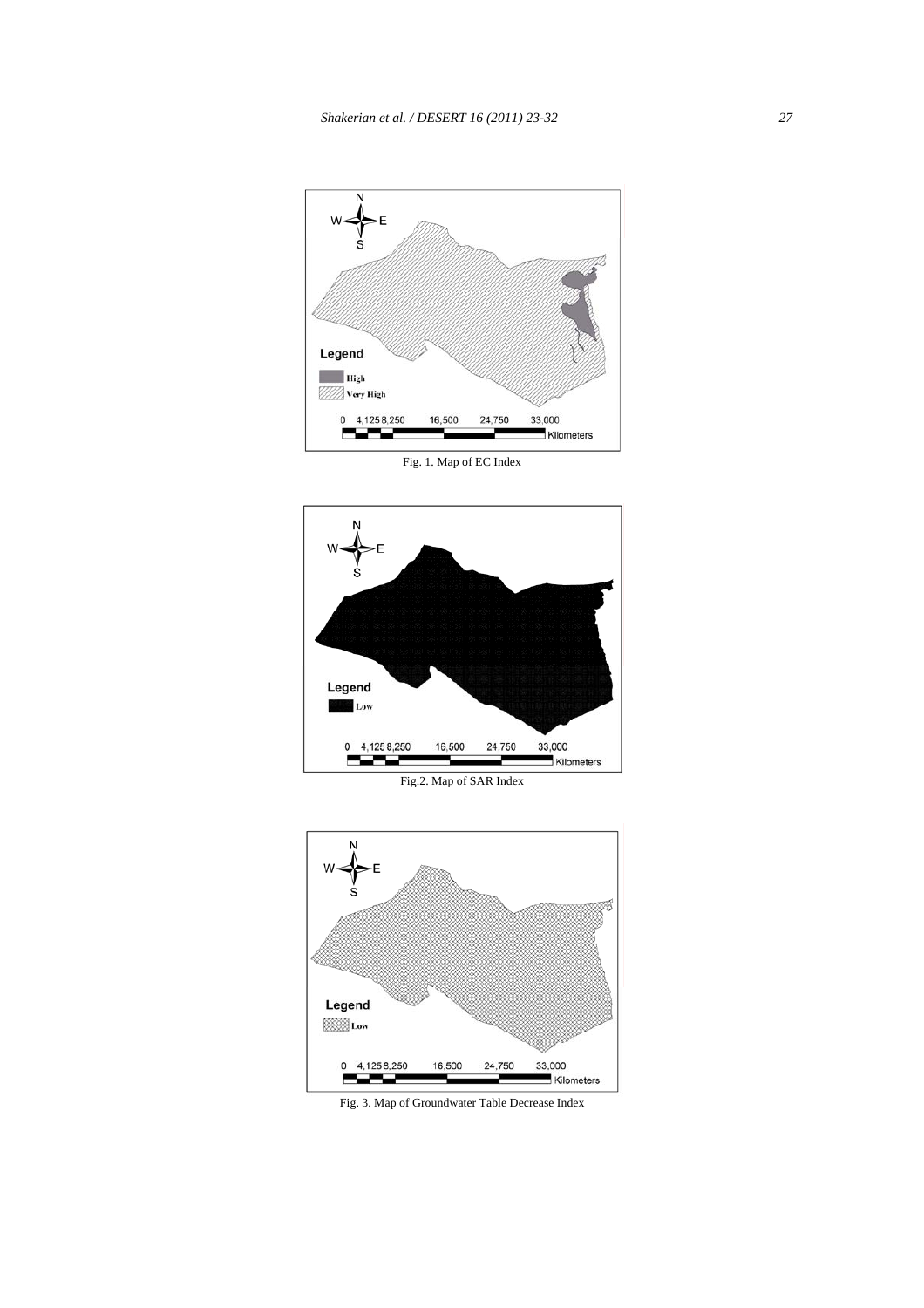

Fig. 4. Map of Cl Concentration Index

 After studying mean value of factors involved in water resources deterioration, it's indicated that Electrical Conductivity index with a geometric average of 3.62 which shows very high class is the most effective factor in increasing groundwater degradation intensity of studied region. In general, we can introduce the following table for all indices influencing water resources deterioration.

Table 4. Geometric average of the quantitative values of water resources degradation criterion

| <b>Drder</b> | Index                      | Value | "lass     |
|--------------|----------------------------|-------|-----------|
|              | Groundwater table decrease | 0.05  | LOW       |
|              | $EC$ ( $\mu$ mhos/cm)      | 3.62  | Verv high |
|              | $CL$ (Mgr/liter)           | 24    | Low       |
|              | SAR                        | 0.66  | LOW       |

## *3.1.2. Indices of Soil Criterion*

## *3.1.2.1. Soil Depth Index*

 Soil depth is very important factor for determining the susceptibility to desertification. The deeper the soil, the less sensitivity to desertification, and vice versa. The soil depth is

divided to four classes according to its depth as (i.e. Very deep, Not deep, moderately deep and Very thin soil). The very thin soil is the most susceptible to desertification, and takes a score of 4.0 on the desertification sensitivity index (Table3). Figure5 shows that the map of soil depth index has classified in three classes.



Fig.5. Map of Depth Index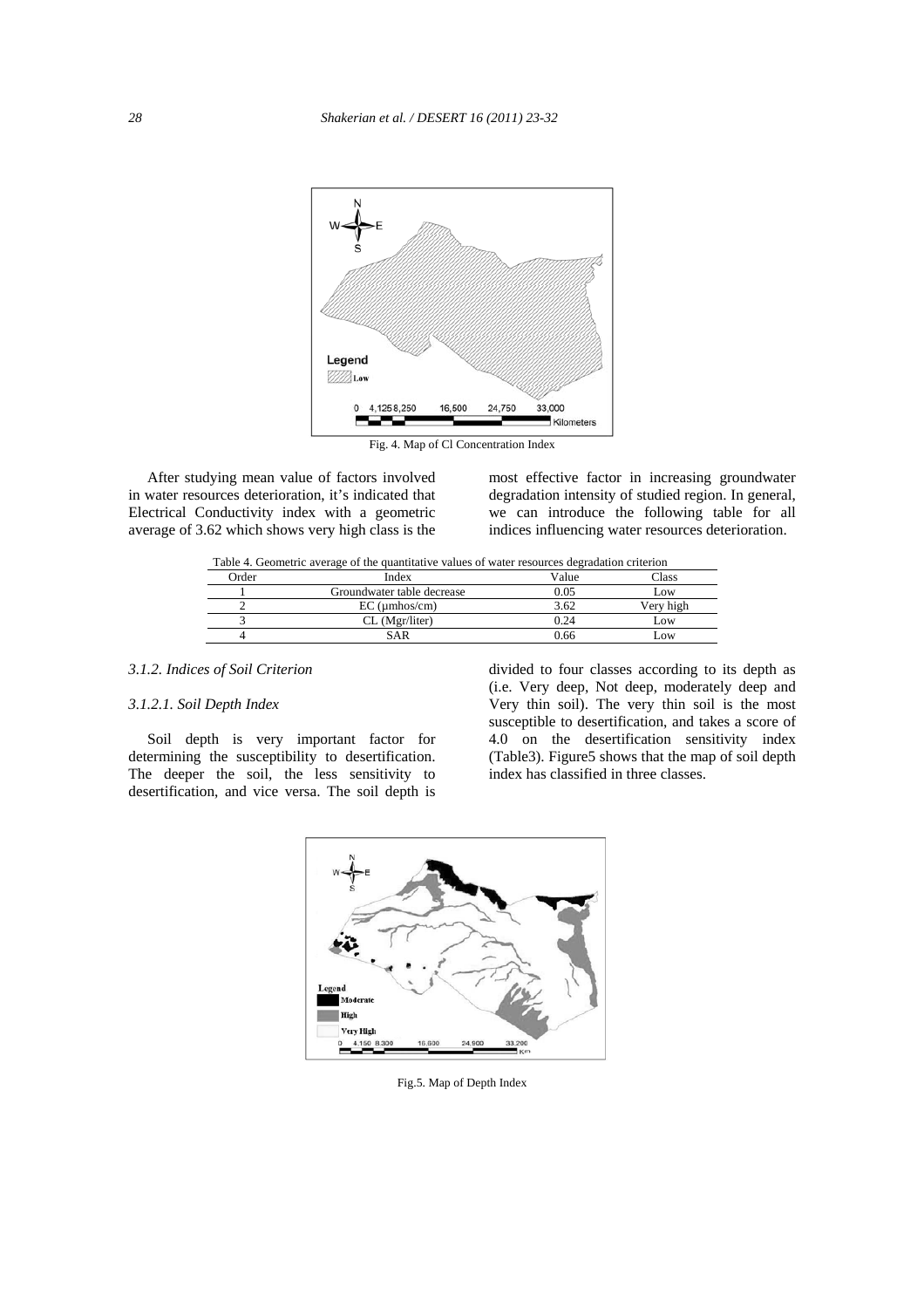#### *3.1.2.2. EC Index*

 Electrical Conductivity is one of major factors of soil degradation in Iran that used in different desertification model as soil-criteria index. The Figure6 shows that the map of soil depth index has classified in two classes of desertification.



Fig. 6. Map of EC Index

## *3.1.2.3. Soil Texture Index*

 Soil texture is very important factor for determining the susceptibility to desertification. The soil texture is divided to four classes according to its texture, based on IMDPA methodology (table3). The soils characterized as

"Not very light to average" are the least susceptible to desertification. The fine to average textured soils is moderately susceptible to desertification. The coarse textured soils are the most susceptible to desertification. Figure7 presents that soil texture of study area is divided in four desertification intensity classes.



Fig. 7. Map of Texture Index

#### **3.1.2.4. Surface Gravel Sand Index**

 Gravel sand percentage present in the soil surface is classified in four classes according to their capacity to conserve soil water and protect soil from erosion as Table3. The resulting map of gravel sand index shows that more than 80% of Jarghooyeh region falls within the high class of desertification-risk sensitivity.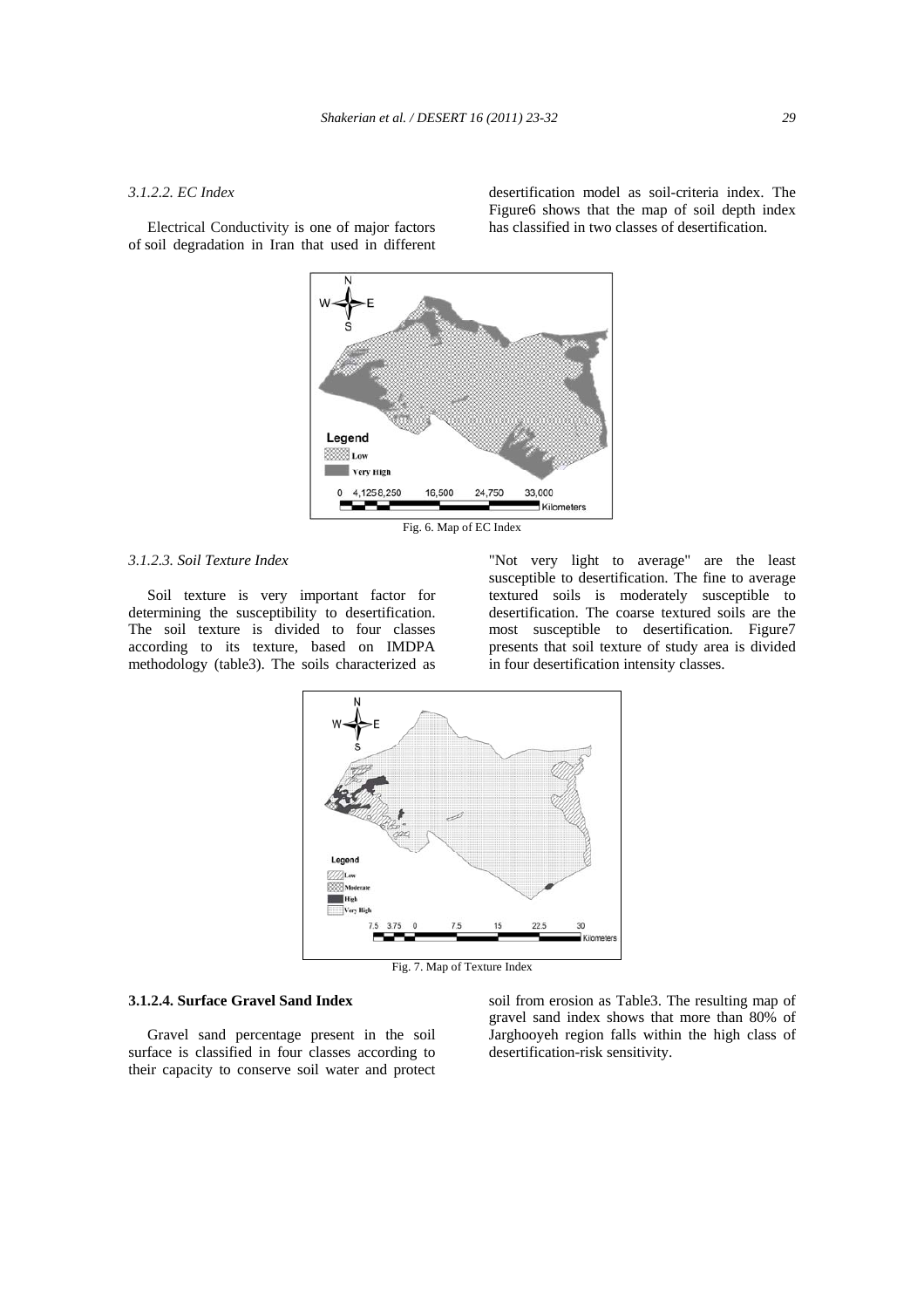

Fig. 8. Map of Gravel Soil Index

 Analyzing the mean value of four effective indices on soil degradation presents that soil EC index is the most effective factor in increasing soil degradation intensity by the geometric.

Table-3 Geometric average of the quantitative values studied indices

| Tuble & Ocomethe average of the quantitative values station maless |                   |       |           |  |  |
|--------------------------------------------------------------------|-------------------|-------|-----------|--|--|
| <b>Order</b>                                                       | Index             | Value | lass      |  |  |
|                                                                    | depth             | 3.42  | high      |  |  |
|                                                                    | $EC$ (umhos/cm)   | 3.54  | Very high |  |  |
|                                                                    | texture           | 3.41  | high      |  |  |
|                                                                    | Gravel percentage | 2.79  | nigh      |  |  |
|                                                                    |                   |       |           |  |  |

## *3.2. Analysis of criteria*

 Analysis of studied criteria in Jarghooyeh region showed that soil criterion with a geometric average of 2.25 shows medium class while water resources criterion with a weighted average of 1.14 stands in second order of desertification factors.

#### **4. Discussion and conclusion**

 As a process of desertification in arid ecosystem, desertification is widespread in the arid region of world. In Iran where more than 85 percent of its 164.8 million ha are occupied by arid, semi-arid and hyper-arid regions with 34 million ha of desert, the major part of the country is susceptible to desertification. Although the government has gone into many projects to combat desertification in recent year, it seems that they are not adequate due to country extensive arid region. The problem needs more attention in addition to effective cooperation in the national as well as the international scene over the long term.

We used a regional model by modifying IMDPA model whereby desertification parameters were collected in the study area, using GIS. The 2 composite criteria, each consisting of several indices, were analyzed. Based on the results, the soil criterion (average weight  $= 2.25$ ) has average role in desertification process. The water resources criterion (average weight  $= 1.14$ ) has low rate on desertification (Figure9). Analysis of soil and water criteria indicates the rate of desertification in Jarghooyeh region is not intensive.

 As the soil is an essential factor in evaluating the environmental sensitivity of an ecosystem, especially in the arid and semi-arid zones. The soil Criteria was evaluated, based upon soil texture class, soil depth (cm), Electrical Conductivity and the surface gravel sand (%). Figure10 represents the class, description and areas of soil criteria of Jarghooyeh territory. The areas of very high soil quality (value 3.5-4) represent the soil coverage majority. The very high class of soil degradation dominates the areas characterized by sandy texture, shallow depth and salinity.

 One of the disadvantageous of the proposed procedure is difficulty of measuring all effective factors because of limiting parameters such as costs, intensive filed works, deficiency of necessary data and information. Meanwhile all of the indices play major role in desertification process since the number of indices in the current study has been reduced consequently the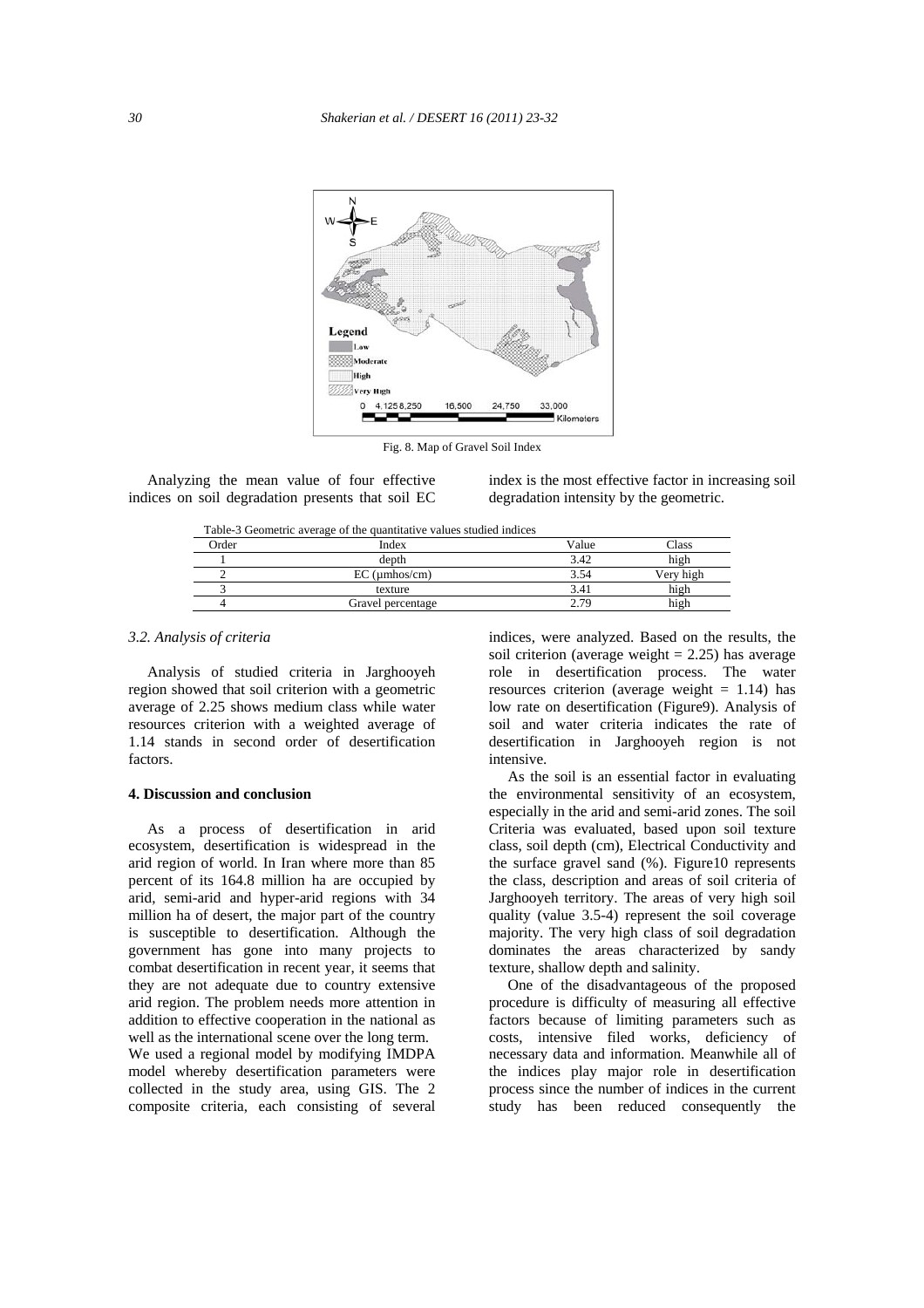efficiency of the model has decreased which needs more studies to find solutions for overcoming this problem.

 It can be concluded that the assessment of desertification sensitivity is rather important to plane sustainable development in highly potential desert areas as Jarghooye region. Achieved information is essential to improve the employment of natural resources. The merely quantitative aspect of desertification sensitivity demonstrates a clearer image of the risk state, thus, reliable priority actions can be planned.

Remote sensing, in addition to thematic maps, may supply valuable information concerning the soil quality at the general scale. However, for more detailed scales, conventional field observation would be essential.

 It can be recommended that mathematical modeling should be developed for the operational monitoring of different elements contributing in desertification sensitivity. Multi scale mapping of IMDPA are needed to point out the risk magnitude and causes of degradation in problematic areas.



Fig. 9. Map of Desertification Condition Based on Water Resources Criterion



Fig. 10. Map of Desertification Condition Based on Soil Criterion

#### **References**

- Ahmadi, H. *et al*., 2004, Iranian Model of Desertification Potential Assessment, Faculty of Natural Resources, University of Tehran.
- Ahmadi, H., Abrisham, E., Ekhtesasi, M.R., 2005. Evaluation and mapping of desertification condition in Fakhr Abad region with the ICD and MICD models, Biaban Journal. Vol. 10, No 1-1, 37.
- Basso F, Belloti A, Faretta S, Ferara A, Manino G, Pisante M, Quaranta G, Tabemer M,1999,The Agri Basin In: MEDALUS Project\_ Mediterranean Desertification and